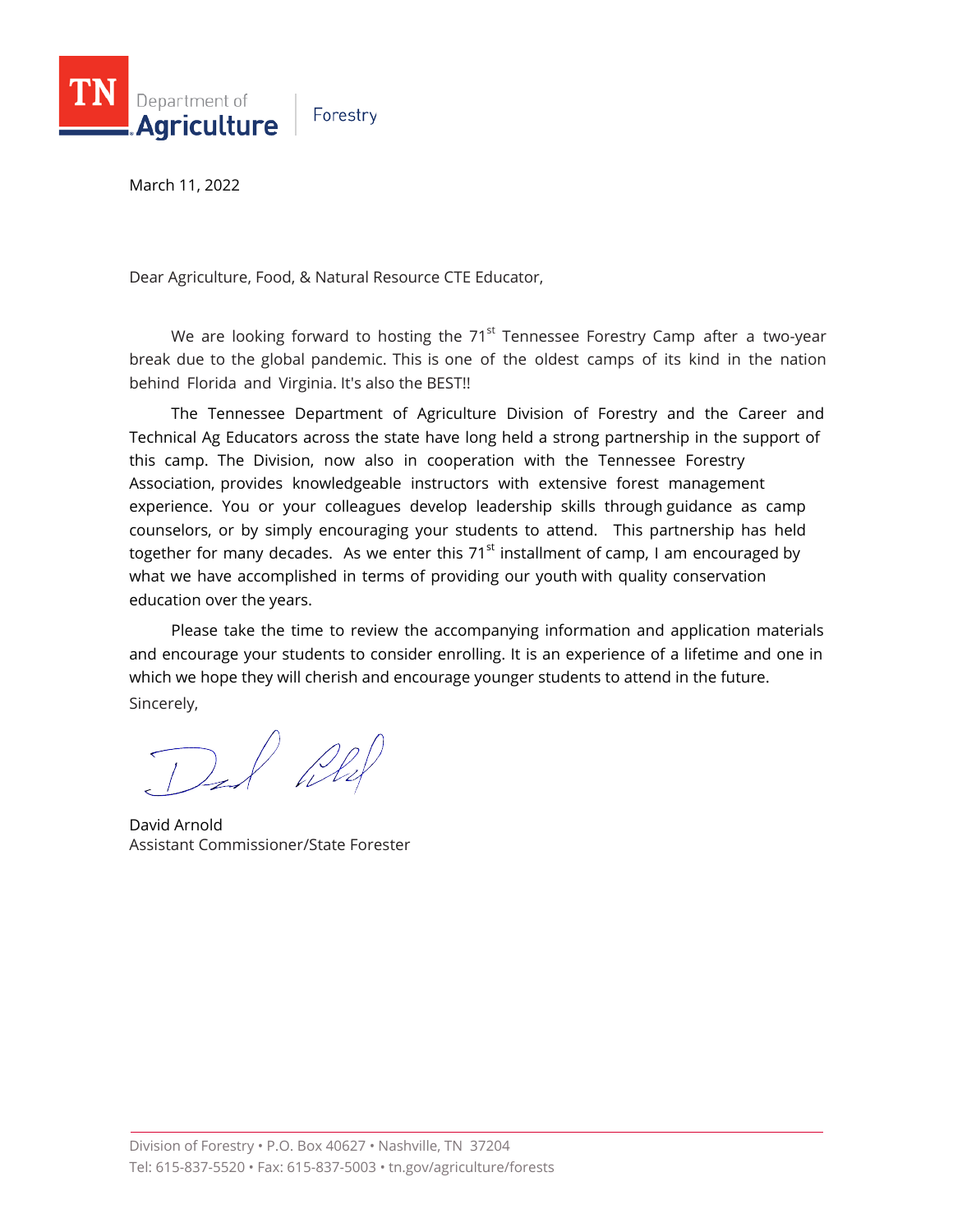

**MEMO**

To: TN Agriculture, Food & Natural Resource Educators Timo a. Phef From: Tim Phelps, Director, Tennessee Forestry Camp Date: March 11, 2022 **Subject: 7**1 st **Tennessee Forestry Camp**

Since 1950, Tennessee Forestry Camp has been providing a wonderful opportunity for high school students affiliated with Future Farmers of America (FFA) to discover and enhance their environmental conservation knowledge, skills, and ethics through the leadership and instruction of camp counselors and forestry professionals. This year we are pleased to invite you to encourage your FFA students to join us for another camp experience at **Fall Creek Falls State Park, Sunday,** May **2**9 **through Friday, June** 3**, 20**22**.**

The Tennessee Department of Agriculture Division of Forestry, in cooperation with the Tennessee Forestry Association, and the Tennessee Department of Education, Career and Technical Education Division continue to be avid supporters of Forestry Camp by providing knowledgeable instructors with extensive forest management experience, and developing leadership skills through the guidance of camp counselors, respectively. This support goes a long way in making camp fun and educational all while making it efficient to host camp at a reasonable fee. A flier accompanies this letter with more information about the details of camp.

Also, I encourage you to share the accompanying Forestry Camp brochure with your students. The brochure details much of the same information in the flier included in the package, but also gives a 'face' to some of these details. Hopefully it will provide the students with a glimpse of camp life and some of the fun and learning experiences they'll have should they decide to attend.

If you know of potential campers, please provide them with the enclosed application form to be filled out by them and returned to you. Your collections should then be returned to the provided address on the form by May 1**0** (late registrations incur a higher fee). Current freshman, sophomores, and juniors ('22-'23 sophmores, juniors and seniors) are eligible. Students who attended previously are ineligible to attend again. Sixty (60) campers (up to 4 per FFA chapter; negotiable if spots are still available after May 10) will be admitted on a first come, first served basis determined by postmark.

Parents or guardians must provide insurance coverage and furnish the information requested on the application; otherwise we cannot admit the student. Students should be aware that they *must* bring insurance cards, claim forms, or other items they might need if they have to go to the hospital.

The camper registration fee is \$95**,** which includes room and board for the entire week. After May 10**,** the late registration fee is \$120**.** Should the camper decide not to go, the fee will be reimbursed if notice is given by Wednesday, May 25.

Teachers will be advised by email of accepted campers soon after receipt of applications. Thank you for your participation.